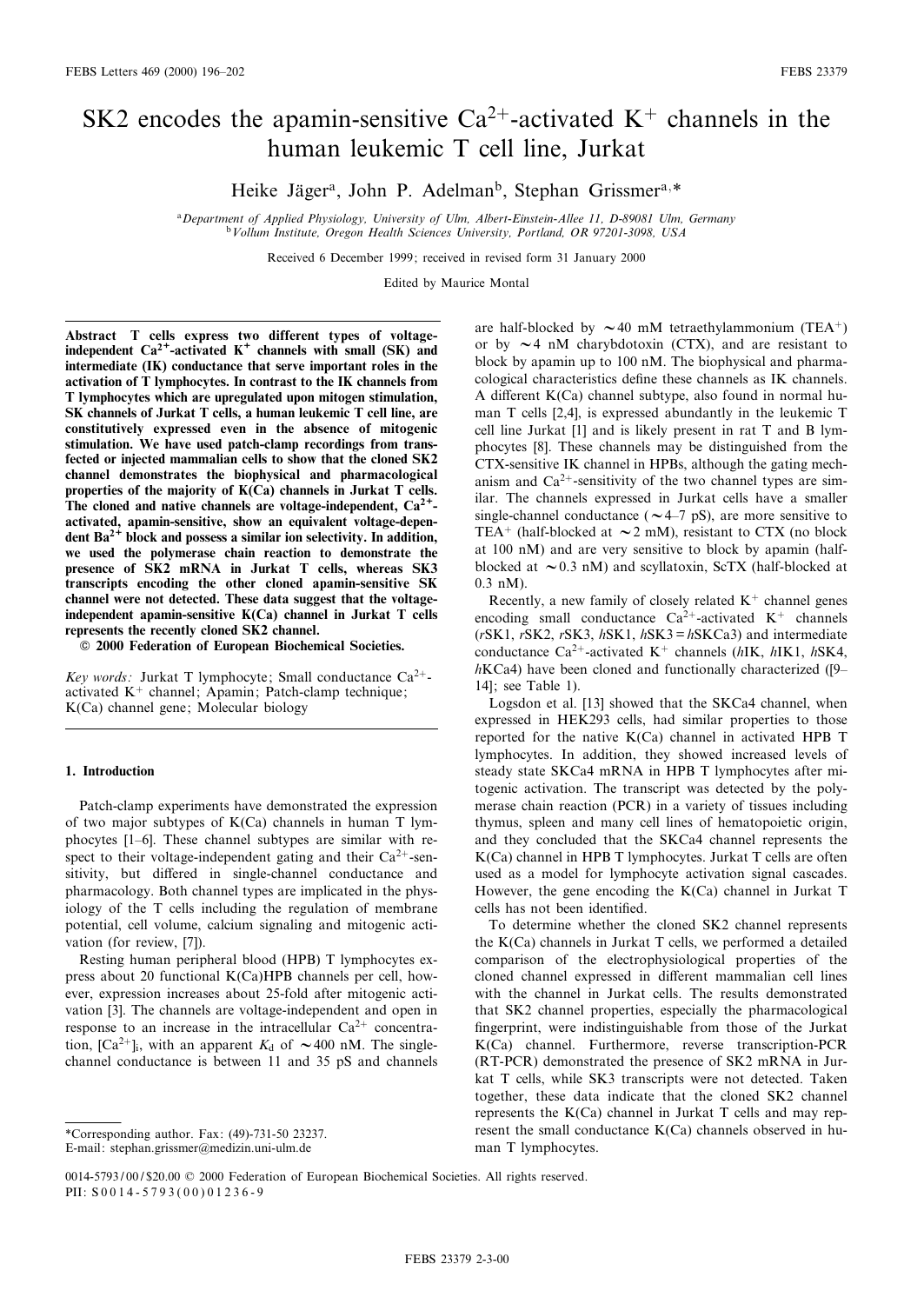## 2. Materials and methods

#### 2.1. Cells

tsA201 cells, a HEK293 cell line stably transfected with the SV40 Tantigen  $[15]$  (tsA201 = formerly called 293/tsA1609neo;  $[16]$ ) were grown in MEM containing 10% fetal bovine serum and L-Glutamax I at 37 $^{\circ}$ C and a CO<sub>2</sub> atmosphere of 5%.

#### 2.2. Transfection/injection

tsA201 cells were transiently transfected by the CaPO<sub>4</sub> method [17]. DNA for transfection was prepared using Qiagen anion-exchange columns. For injection, in vitro transcribed mRNA was generated with an SK2 bearing plasmid [9] using T7 polymerase in the presence of GpppG cap-nucleotides (T7 Cap-scribe kit, Boehringer Mannheim, Germany). The SK2 mRNA was diluted with a fluorescent FITC dye  $(0.5\%$  FITC-dextran MW 10000 in 100 mM KCl) to a final concentration of 0.5-1 mg/ml. The cRNA/FITC solution was filled into injection capillaries (Femtotips, Eppendorf, Germany) and HEK293 cells were injected using an Eppendorf microinjection system (Micromanipulator 5171 and Transjector 5246) previously described [18-20]. 2–6 h later, injected cells were identified by fluorescence and whole-cell currents were investigated.

#### 2.3. Construction of the SK2 expression vector

The SK2 cDNA was subcloned into the eukaryotic expression vector pcDNA3 (Invitrogen) which provides a CMV promoter and an SV40 replication origin. This construct was used for transient transfections together with a CD8 coding plasmid. Anti-CD8 antibodies coupled to paramagnetic beads (Dynal, Hamburg, Germany) were used to identify transfected tsA201 cells [21].

#### 2.4. Electrophysiology

Experiments were carried out using the whole-cell mode of the patch-clamp technique [22] as described earlier [1,3,5,6,19,23]. SK2 channels were activated by whole-cell dialysis with a pipette solution (in mM: 135 K-aspartate, 2 MgCl<sub>2</sub>, 10 HEPES, 8.7 CaCl<sub>2</sub>, 10 EGTA, pH 7.2) containing 1  $\mu$ M free Ca<sup>2+</sup> and (in mM: 135 K-aspartate,  $2 \text{ MgCl}_2$ , 10 HEPES, 1 CaCl<sub>2</sub>, 10 EGTA, pH 7.2) containing 10 nM free Ca<sup>2+</sup>. [Ca<sup>2+</sup>]<sub>i</sub> was calculated assuming a  $K_d$  for EGTA and Ca<sup>2+</sup> at pH 7.2 of  $10^{-7}$  M [24]. Ramp currents were elicited by 400 ms voltage ramps from  $-160$  to 40 mV every 20 s before and after application of a  $K^+$  solution. Measurements were done in mammalian  $K^{\pm}$  Ringer solution (in mM: 164.5 KCl, 2 CaCl<sub>2</sub>, 1 MgCl<sub>2</sub>, 5 HEPES, pH 7.4). For Na<sup>+</sup>,  $Rb^+$ , Cs<sup>+</sup> and NH<sup>+</sup><sub>4</sub> solutions, 164.5 mM NaCl, RbCl, CsCl or NH4Cl, respectively, was added instead of KCl. The holding potential in all experiments was  $-80$  mV. The EPC-9 amplifier (HEKA elektronik, Lambrecht, Germany) was used to record membrane currents, and was interfaced to a Macintosh computer running acquisition and analysis software (Pulse/PulseFit; HEKA elektronik). Analysis was also performed using IGOR (Wavemetrics, Lake Oswego, OR, USA) software. Peptide toxin block was measured in the presence of 0.1% bovine serum albumin. Apamin was purchased from Latoxan (Rosans, France), ScTX was purchased from Bachem (Heidelberg, Germany). All other chemicals were from Sigma (Deisenhofen, Germany).



Fig. 1. Expression of SK2 channels in tsA201 cells. Ramp currents were elicited by 400 ms voltage ramps from  $-160$  to 20 mV every 10 s before and after break-in. A: Not transfected cells (pipette solution containing 1  $\mu$ M free Ca<sup>2+</sup>). B,C: Activation of SK2 channels expressed in tsA201 cells by whole-cell dialysis with a pipette solution containing 10 nM (B) or 1  $\mu$ M (C) free Ca<sup>2+</sup>. C: A progressive increase in current through SK2 channels induced by the pipette  $Ca^{2+}$  is manifest as the increase in slope conductance at potentials below  $-40$  mV. D: SK2 conductance was determined for each ramp current by fitting a line to the data points between  $-160$  and  $-40$  mV. These conductance values are plotted as a function of time for the experiments shown in A (crosses), B (open triangles) and C (filled circles). The numbers on the graph correspond to the current traces shown in  $C$  (filled circles).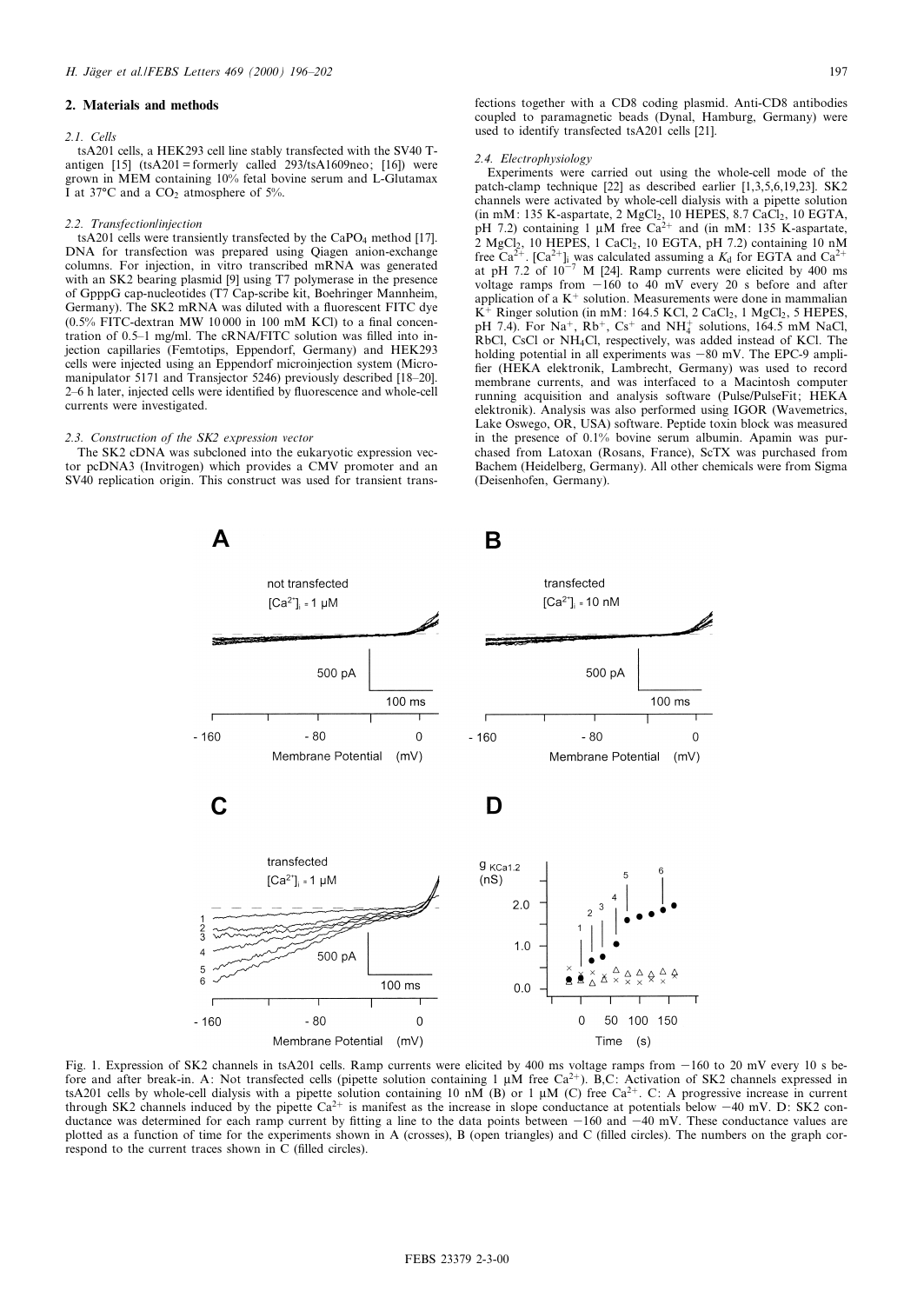2.5. PCR amplification of  $K(Ca)$  mRNA

Total RNA was isolated from  $10^7$  Jurkat T cells with TRI RE-AGENT (Sigma, Deisenhofen, Germany). Ready To Go You-Prime First-Strand beads and first-strand cDNA were primed with oligo d(T) and generated with Moloney murine leukemia virus (M-MuLV) reverse transcriptase according to the manufacturer's instructions (Pharmacia, Freiburg, Germany).

First-strand cDNA was used directly as a template for PCR by Taq DNA polymerase (Pharmacia, Freiburg, Germany). The forward and reverse primers were 5'-GGCATGGCAGCAGCAGCGGCACTA-3', 5' to the sequence encoding the first transmembrane segment and 5'-CACATGCTTTTCTGCTTTGGTAA-3' located 3' to the sequence encoding the sixth transmembrane segment of rat SK2 [9]. As control for human SK3, we used the forward and reverse primers 5'-CCCGCTTTGTCATGAAGACGCTC-3' and 5'-CCACGCTGA-CACCCCGG-3' generating a 769 bp fragment. The PCR was conducted with 1  $\mu$ M forward and reverse primers and 35 mM MgCl<sub>2</sub> for 3 min at 95°C, followed by 30 cycles through a 1 min denaturation step at  $94^{\circ}$ C, a 2 min annealing step at  $55^{\circ}$ C and a 1 min extension step at 72 $^{\circ}$ C followed by a final extension for 7 min at 72 $^{\circ}$ C. A 919 bp fragment was amplified. For cycle sequencing, the RT-PCR product served as template to generate overlapping fragments of about 400 bp. The following primer pairs were used: A: 5'-GGCATGGCAGCAG-CAGCGGCACTA-3', 5'-TCCAAGCAGATGAAGAAAATACG-3', B: 5'-ATGGTGGACAATGGAGCAGATGAC-3', 5'-ACGAGAT-ACTAAAAACCAAGAGCA-3', C: 5'-AACTTTTCACCGATGC-CTCCTCTA-3', 5'-CACATGCCTTTTCTGCTTTGGTAA-3'. The PCR products were purified on 5% polyacrylamide gels and sequenced by cycle sequencing (Thermo-sequenase dye terminator cycle sequencing pre-mix kit, Amersham Life Science, Cleveland, USA).

## 3. Results

#### 3.1. Activation time course

We used tsA201 or HEK293 cells to characterize K(Ca) channels because these cell lines do not express endogenous  $Ca^{2+}$ -activated K<sup>+</sup> channels (Fig. 1A). To characterize the expression of  $K(Ca)$  channels following transfection, we buffered  $[Ca^{2+}]$ <sub>i</sub> with different pipette solutions between 10 nM and 1  $\mu$ M free Ca<sup>2+</sup>. While 10 nM free Ca<sup>2+</sup> was not sufficient to activate K(Ca) channels (Fig. 1B), 1  $\mu$ M free Ca<sup>2+</sup> activated SK2 channels. Fig. 1C shows ramp currents before and after the transition from the cell-attached to the whole-cell recording mode in  $K^+$ -containing extracellular solution with 1  $\mu$ M free Ca<sup>2+</sup> in the pipette. The slope conductance, measured as the slope of the ramp current at hyperpolarizing potentials, increased after break-in. The time course for the activation of SK2 channels expressed in tsA201 cells is shown by the plot of the slope conductance (measured between  $-160$ and  $-40$  mV) as a function of time (Fig. 1D). The transition from the cell-attached to the whole-cell recording mode

Table 1

Nomenclature of voltage-independent  $Ca^{2+}$ -activated K<sup>+</sup> channel genes

| Name in use | Reference  |  |  |  |
|-------------|------------|--|--|--|
| $h$ SK1     | [9]        |  |  |  |
| $r$ SK1     | [11]       |  |  |  |
| $h$ SK2     | This paper |  |  |  |
| $r$ SK2     | [9]        |  |  |  |
| $h$ SKCa3   | [10]       |  |  |  |
| $r$ SK3     | [9]        |  |  |  |
| <b>HIK</b>  | [14]       |  |  |  |
| $h$ IK1     | [12]       |  |  |  |
| $h$ SK4     | [11]       |  |  |  |
| $hKCa4$     | [13]       |  |  |  |

Recently, a new nomenclature was suggested: KCNN1 for SK1, KCNN2 for SK2, KCNN3 for SK3 and KCNN4 for SK4.



Fig. 2. Effect of peptide toxins on current through SK2 channels expressed in tsA201 cells. SK2 channels were activated by whole-cell dialysis with a pipette solution containing 1  $\mu$ M free Ca<sup>2+</sup>. Traces were obtained after full activation of the current in  $K^+$  Ringer in the absence and presence of 0.5 nM apamin (A) or 0.3 nM ScTX (B).

 $(t=0)$  s) marked the time at which the Ca<sup>2+</sup>/EGTA mixture in the pipette ( $[Ca^{2+}]$ free = 1 µM) started to diffuse into the cell. Within several seconds, the slope conductance began to increase, reaching a plateau value of  $\sim$  2 nS within  $\sim$  100 s (Fig. 1D). The time course for the induction of the SK2 channels (¢lled circles) was similar to the activation time course of the K(Ca) channels obtained in Jurkat cells [1,5,6] under similar conditions as expected from cells of about the same size, so the rate of dialysis should be similar.

#### 3.2. Pharmacology

Two different peptide toxins, apamin, a component of bee venom, as well as ScTX, a peptide isolated from the scorpion Leiurus quinquestriatus hebraeus, block current through K(Ca) channels in Jurkat T cells  $[1,5,6]$ . The effect of apamin on SK2 channels expressed in Xenopus oocytes has been reported [9,12]. We therefore tested whether these two toxins would also block current through SK2 channels expressed in the mammalian cell line tsA201. Apamin, at a concentration of 0.5 nM, blocked about 65% of the current (Fig. 2A) and 0.3 nM ScTX reduced the current about 50% (Fig. 2B). Assuming a 1:1 stoichiometry for apamin block, one can calculate a dissociation constant for apamin to block the channel of about 0.4 nM and for ScTX to block the channel of about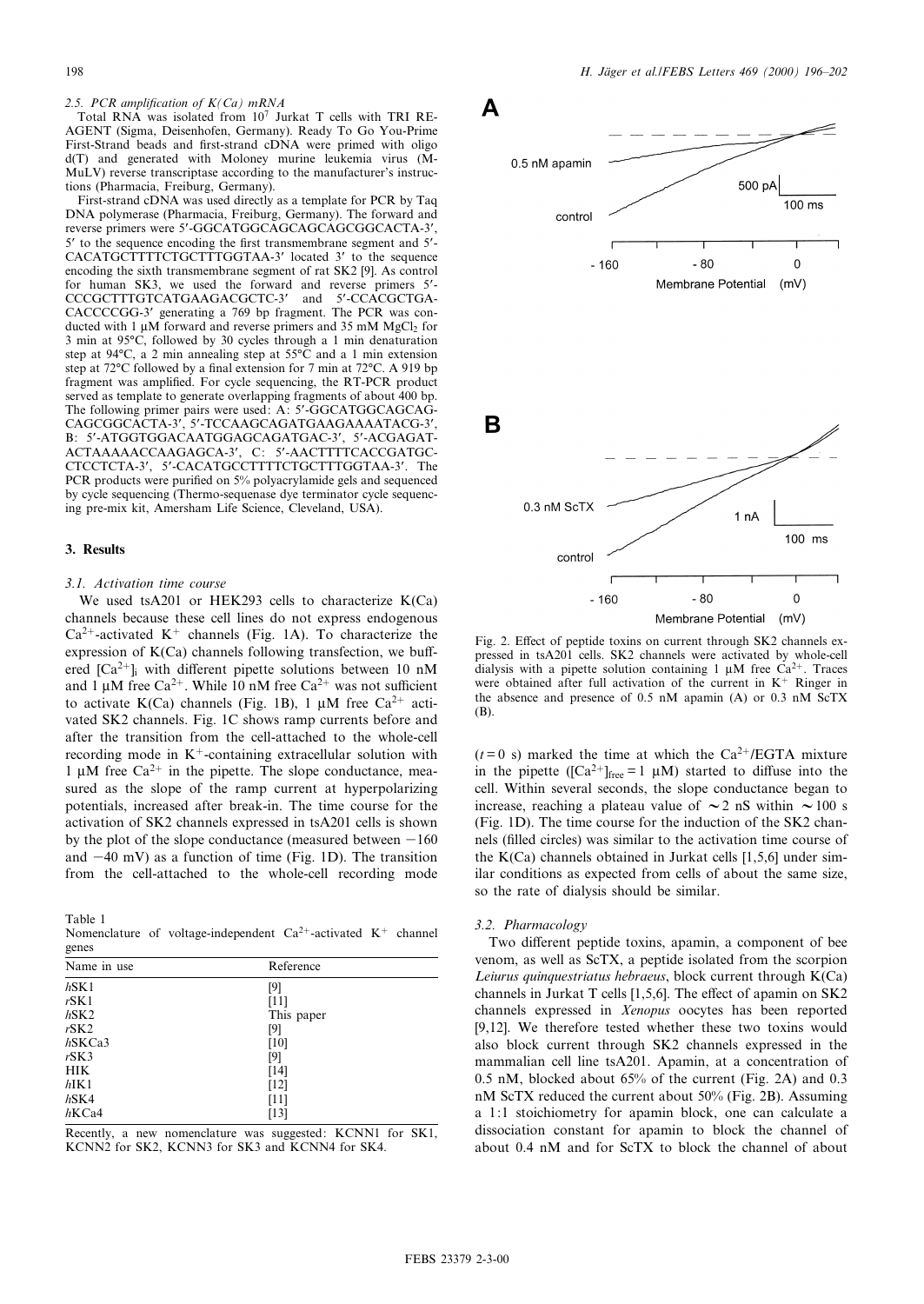Table 2

|                                       | $K(Ca)_{\text{Jurkat}}$               | SK <sub>2</sub>                                 |  |  |  |
|---------------------------------------|---------------------------------------|-------------------------------------------------|--|--|--|
| Peptide toxins <sup>a</sup>           |                                       |                                                 |  |  |  |
| <b>ScTX</b>                           | $0.3 \text{ nM}$ [5]                  | $0.3$ nM (this paper)                           |  |  |  |
| Apamin                                | $\sim 0.3$ nM [1,5]                   | $0.4$ nM (this paper)                           |  |  |  |
| <b>CTX</b>                            | $>100$ nM [3]                         | $> 100$ nM (this paper)                         |  |  |  |
| Others <sup>a</sup>                   |                                       |                                                 |  |  |  |
| $d$ -Tubocurarine                     | $2 \mu M$ [6]                         | 2 $\mu$ M (this paper), (2.4 $\mu$ M [9])       |  |  |  |
| Clotrimazol                           | $> 100 \mu M$ [6]                     | $> 100 \mu M$ (this paper)                      |  |  |  |
| $4-AP$                                | $>1$ mM [6]                           | $>1$ mM (this paper)                            |  |  |  |
| Ionic blockers                        |                                       |                                                 |  |  |  |
| $Ba^{2+}$                             |                                       |                                                 |  |  |  |
| Voltage-dependence <sup>b</sup>       | $\delta$ = 0.62 ± 0.02 [5]            | $\delta$ = 0.63 ± 0.04 (this paper)             |  |  |  |
| Sensitivity <sup>c</sup>              | $-95$ mV (1 mM Ba <sup>2+</sup> ) [5] | $-135$ mV (1 mM Ba <sup>2+</sup> ) (this paper) |  |  |  |
| $TEA^{+a}$                            | $2 \text{ mM } [5]$                   | 4 mM (this paper)                               |  |  |  |
| Single-channel conductance            | 4–7 $pS^d$ [1]                        | $\sim$ 10 pS <sup>e</sup> [9]                   |  |  |  |
| $Ca^{2+}$ -sensitivity                |                                       |                                                 |  |  |  |
| $\frac{K_{\rm d}^{\rm f}}{h^{\rm g}}$ | $\sim$ 450 nM [1]                     | $\sim 600$ nM [9,27]                            |  |  |  |
|                                       | $4 - 5$ [1]                           | $\sim$ 4.8 [9,27]                               |  |  |  |

<sup>a</sup>Given are values for the apparent dissociation constants for block (K<sub>d</sub>). K<sub>d</sub> values are derived from the equation  $I/I_{\text{max}} = 1/[1 + (\text{[drug} / K_d)]$ ; (I) currents in the presence of drug at  $-160$  mV; (I<sub>max</sub>) currents in the absence of drug at  $-160$  mV; results were obtained from 3-8 different cells. Each cell was tested with at least two concentrations.

b<sub>A</sub> is the partial electrical distance of the Ba<sup>2+</sup> binding site across the membrane from the outside. Values are given as mean  $\pm$  S.D.; *n* = 3. cPotential where half the channels are blocked in 1 mM Ba<sup>2+</sup>.

<sup>d</sup>Single-channel conductance determined in symmetrical 160 mM K<sup>+</sup> solution. <sup>e</sup>Single-channel conductance determined in symmetrical 116 mM K<sup>+</sup> solution.

f Given are values for the apparent dissociation constant for activation.

 $h = Hill$  coefficient.

0.3 nM (Table 2). In addition, we tested CTX and found that 100 nM CTX was unable to reduce the current through these channels (data not shown).

The effect of external  $Ba^{2+}$  on current through SK2 channels in tsA201 cells is shown in Fig. 3. Current was elicited with a similar voltage ramp protocol as described in Fig. 1. Extracellular  $Ba^{2+}$  reduced current through the SK2 channels



in a dose- and voltage-dependent manner with the block increasing with hyperpolarization (Fig. 3A). The effect of  $Ba^{2+}$ was rapidly reversible upon washout (data not shown). To quantify the voltage-dependence of  $Ba^{2+}$  block, we determined the ratio of the ramp current in the presence and absence of 1 mM  $Ba^{2+}$  as a function of the membrane potential. The smooth curve through the ratio represents a fit of a Boltzmann equation to the data with a steepness factor of 20 mV per e-fold change.  $Ba^{2+}$  block of SK2 channels was therefore as steep as expected for the binding of a single divalent cation penetrating approximately half-way into the membrane electric field. This value is indistinguishable from the value obtained for the Ba<sup>2+</sup> block of K(Ca) channels in Jurkat T cells [5].

Several other compounds were examined for their ability to block current though SK2 channels expressed in tsA201 cells. Fig. 4 shows an example of experiments using d-tubocurarine. Extracellular application of 4  $\mu$ M d-tubocurarine reduced the slope of the ramp current at potentials below  $-60$  mV more than half, indicating a half-blocking concentration  $\sim$  2  $\mu$ M, similar to values obtained for the d-tubocurarine block of the

 $\leftarrow$ Fig. 3. External  $Ba^{2+}$  block of SK2 channels expressed in HEK293 cells. HEK293 cells were injected with SK2 RNA. SK2 channels were activated by whole-cell dialysis with a pipette solution containing 1  $\mu$ M free Ca<sup>2+</sup>. A: Ramp currents were elicited by 400 ms voltage ramps from  $-160$  to  $40 \text{ mV}$  every 10 s before and after application of a  $K^+$  solution containing 0.1, 1 and 10 mM Ba<sup>2+</sup>. B: Voltage-dependence of  $Ba^{2+}$  block. The ramp current trace in the presence of 1 mM external  $Ba^{2+}$  was divided by the trace obtained in the absence of  $Ba^{2+}$  (from A) and plotted against the membrane potential. The smooth curve represents a fit (by eye) to a Boltzmann equation:  $I_{K(Ca)Ba}/I_{K(Ca)} = 1/\{1 + \exp((E_h - E)/k)\}\text{, where } E_h$  is the voltage at which half the channels are blocked and  $k$  is the steepness of block (mV per e-fold change). The parameters for the fit were  $E_h = -135$  mV and  $k = 20$  mV.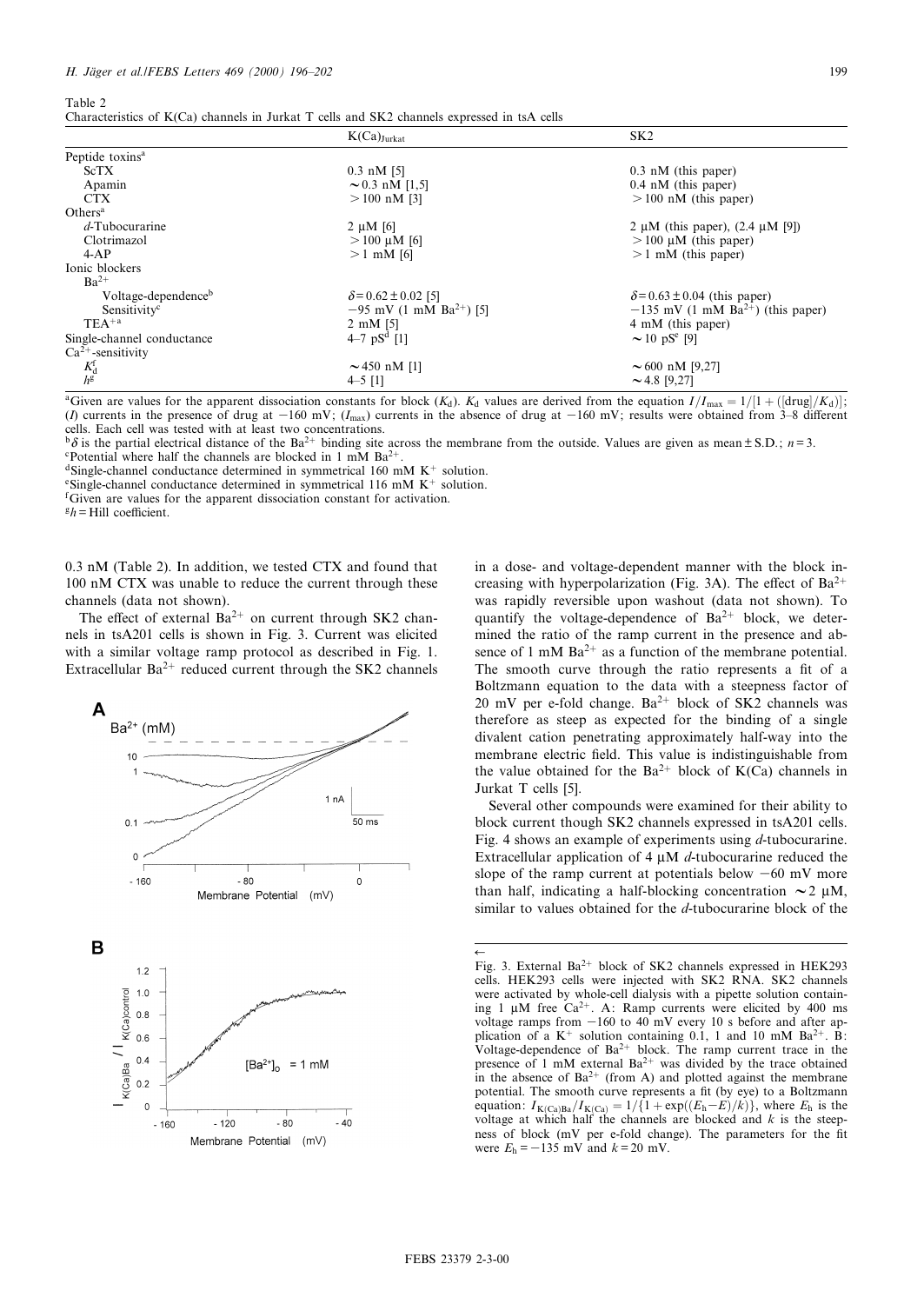Extracellular application of 10 mM TEA<sup>+</sup> reduced the slope of the ramp current at potentials below  $-60$  mV more than half, indicating a half-blocking concentration of  $\sim$  4 mM (Fig. 4B). In the experiment shown in Fig. 4B, current through another type of  $K^+$  channel may be observed. Under control conditions without TEA in the extracellular  $K^+$  solution, the slope of the ramp current increased at potentials more positive than  $-40$  mV, indicating the activation of a voltage-gated  $K<sup>+</sup>$  channel endogenously expressed in this cell. This current was abolished by the application of 2 mM TEA. However, we did observe these TEA-sensitive  $K^+$  channels in some transfected as well as some untransfected cells. From this high TEA-sensitivity, we conclude that these cells endogenously express either the Shaker-related  $K^+$  channels, Kv1.1, or the Shaw-related  $K^+$  channels, Kv3.1. A similar voltage-dependent  $K^+$  current, endogenously expressed in HEK293 cells, was described by Zhu et al. [25] but was not



Fig. 4. Effect of externally applied  $d$ -tubocurarine and TEA<sup>+</sup> on current through SK2 channels expressed in tsA201 cells. SK2 channels were activated by whole-cell dialysis with a pipette solution containing 1  $\mu$ M free Ca<sup>2+</sup>. Traces were obtained after full activation of the current in  $K^+$  Ringer in the absence and presence of extracellularly applied 4  $\mu$ M d-tubocurarine (A) and 2 and 10 mM  $TEA^+$  (B).



Fig. 5. Selectivity of monovalent cations in SK2 channels expressed in tsA201 cells. SK2 channels were activated by whole-cell dialysis with a pipette solution containing 1  $\mu$ M free Ca<sup>2+</sup>. Ramp currents were elicited by 400 ms voltage ramps from  $-160$  to 40 mV every 10 s in K<sup>+</sup> solution before and during application of a Rb<sup>+</sup>, NH<sub>4</sub><sup>+</sup> and  $Cs<sup>+</sup>$  solution. All records shown were obtained from a single cell.

further characterized. In contrast, Yu and Kerchner [26] described another voltage-dependent endogenous  $K<sup>+</sup>$  current in HEK293 cells that was rather insensitive to block by TEA (20 mM blocked about half the current).

The SK2 channels were insensitive to block by 4-amino pyridine (1 mM) and clotrimazol (100  $\mu$ M), a potent blocker of IK channels (Ishii [12]; data not shown). Thus, the pharmacological profile of SK2 channels expressed in tsA201 cells matched well those of the K(Ca) channel expressed in Jurkat cells, as summarized in Table 2.

## 3.3. Ion selectivity

Ion selectivity and permeability were also investigated. Transfected tsA201 cells were studied with a pipette solution containing 1  $\mu$ M Ca<sup>2+</sup>, and the external cation species was varied. Changes in the slope conductance as well as reversal potentials were measured (Fig. 5). Assuming no significant anion permeability and that the internal concentration of permeant ions remains invariant, the permeability ratio  $P_X/P_K$ may be calculated from changes in reversal potential (see Table 3). The permeability for  $Rb<sup>+</sup>$  is almost as good as for  $K<sup>+</sup>$ , however,  $NH_4^+$ ,  $Cs^+$  and  $Na^+$  are less permeable  $(K^+ > Rb^+ > NH_4^+ > Cs^+ > Na^+$ ); the calculated values are shown in Table 3. In addition, we determined conductance ratios,  $g_X/g_K$ , using the slopes of the ramp current at potentials between  $-160$  and  $-40$  mV. These values were measured (Table 3) and are quite similar to the permeability and conductance ratios obtained for the K(Ca) channels in Jurkat T cells [5]. Remarkably, both channels pass significant current with  $Cs^+$  as charge carrier.

Table 3 Permeability and conductance ratios of K(Ca) channels in Jurkat T cells and SK2 channels expressed in tsA cells

|                           |          | $P_X/P_K$ |  |                          |  | $g_X/g_K$                                                                                                                                      |  |  |  |
|---------------------------|----------|-----------|--|--------------------------|--|------------------------------------------------------------------------------------------------------------------------------------------------|--|--|--|
|                           |          |           |  |                          |  | $K^+$ Rb <sup>+</sup> Cs <sup>+</sup> NH <sub>4</sub> <sup>+</sup> K <sup>+</sup> Rb <sup>+</sup> Cs <sup>+</sup> NH <sub>4</sub> <sup>+</sup> |  |  |  |
| $K(Ca)_{\text{Jurkat}}^a$ | 10<br>10 |           |  | $0.98$ $0.32$ $0.61$ 1.0 |  | $0.96$ $0.26$ $0.53$ $1.0$ $1.01$ $0.67$ $0.11$<br>1.02 0.55 0.08                                                                              |  |  |  |

aData from [5].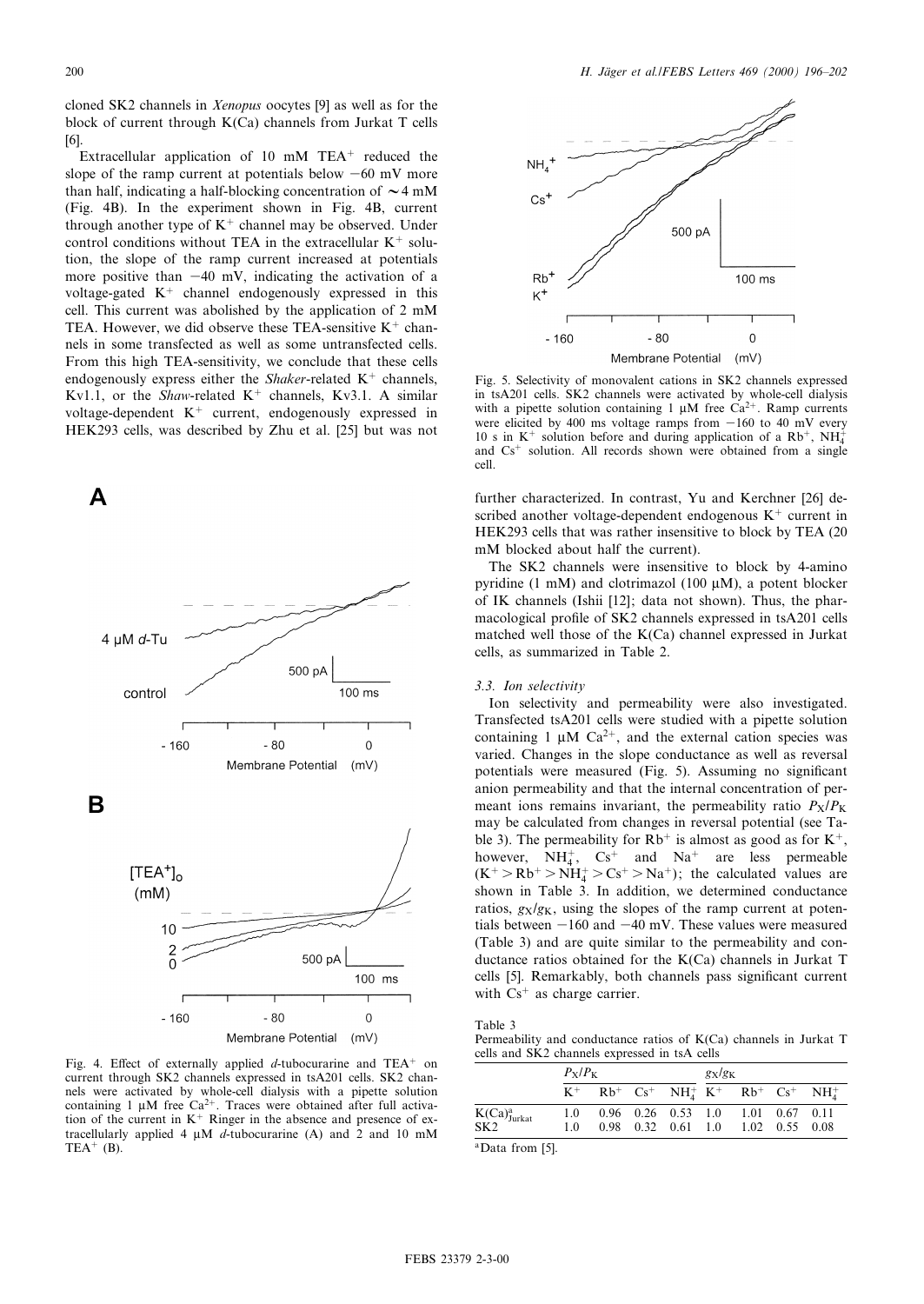

Fig. 6. hSK2 mRNA expression in Jurkat T cells as detected by RT-PCR. Lane 1, standard, molecular sizes are indicated in kb; lane 2, control RT-PCR without template using SK2-specific primers; lane 3, RT-PCR with Jurkat T cell mRNA as template using SK2-specific primers; lane 4, RT-PCR with Jurkat T cell mRNA as template using SK3-specific primers; lane 5, PCR with hSK3 bearing plasmid as template using SK3-specific primers.

## 3.4. SK2 mRNA in Jurkat T cells

Total RNA from Jurkat T cells was reverse-transcribed and amplified by the PCR using primers 5' to the sequence encoding the first membrane spanning domain and 3' of the region encoding the sixth transmembrane domain of rat SK2. As expected from the cloned rat SK2 sequence, a fragment of about 900 bp was amplified (Fig. 6) and nucleotide sequence analysis of the product showed that the human  $K(Ca)$  mRNA in Jurkat T cells was 96% identical at the nucleotide sequence level and 100% identical at the amino acid sequence level to the rat SK2 sequence [9]. The Jurkat T cell cDNA was also used as a template for PCRs using human SK3-specific primers, as SK3 is the only other cloned SK channel with apaminsensitivity. However, no SK3 PCR product was detected. The PCR conditions were controlled by using  $h$ SK3-specific primers and an hSK3 gene bearing plasmid as a template (Fig. 6, lane 5).

## 4. Discussion

The two sets of results presented here strongly suggest that the cloned SK2 channel represents the apamin-sensitive K(Ca) channel in Jurkat T cells. First, the biophysical and pharmacological properties of K(Ca) channels in Jurkat T cells are very similar to SK2 channels expressed in HEK293 or tsA201 cells. The time course of activation upon whole-cell dialysis with a calcium-containing solution, ion selectivity and the pharmacological profile of the cloned SK2 channels reflect the previously determined properties of K(Ca) channels in Jurkat T cells. Second, the SK2 mRNA, but not SK3 mRNA, was present in Jurkat cells, as shown by RT-PCR. Based upon these data, we conclude that the SK2 gene encodes the K(Ca) channels in Jurkat T cells. The data also suggest that the endogenous K(Ca) channel in Jurkat T cells is a homomultimeric SK2 channel.

Table 2 gives an overview of the pharmacological properties of the K(Ca) channels in Jurkat cells and SK2 channels expressed in tsA cells. Both channels were blocked with similar potencies by apamin, ScTX and d-tubocurarine and neither channel was sensitive to block by CTX, a specific blocker of the K(Ca)HPB channel and the IK1 channel [12]. Our pharmacological characterization of current through SK2 channels confirms and extends earlier measurements reporting  $K_i$  values for the block of SK2 channels by apamin of  $0.063-0.2$  nM when the channels were expressed in Xenopus oocytes [9,12]. There are only minor differences in the  $TEA<sup>+</sup>$ -sensitivity and single-channel conductance between the endogenous Jurkat  $K(Ca)$  and the cloned SK2 channels, possibly due to differences in the cell lines used for expression. In this paper, we showed that heterologously expressed SK2 channels have the same voltage-dependent block by extracellular  $Ba^{2+}$  as  $K(Ca)$ channels in Jurkat T cells. In addition, ion selectivity was very similar between the two channels. Interestingly, both channels showed a similar, high  $Cs<sup>+</sup>$  conductance ratio. Both channels show a similar single-channel conductance (4–7 pS compared to 10 pS) and the  $Ca^{2+}$  concentration for half-maximal activation yielded values between 450 nM and 630 nM with a Hill coefficient between 4 and 5. Therefore, we conclude that the tetrameric structure of the  $K^+$  channel, the Ca<sup>2+</sup>-sensitivity conferring structures and the pore region are identical for the K(Ca) channel in Jurkat T cells and the SK2 channel in tsA201 cells, suggesting that the endogenously expressed K(Ca) channel in Jurkat T cells is a homomultimeric protein.

The identification of SK2 as the SK channel in Jurkat cells provides a new avenue to investigate the outstanding questions concerning the physiological roles of these channels in normal and transformed T cells. First, why do leukemic cells such as Jurkat express SK2 channels even under resting conditions and, second, what mechanisms regulate T cell expression of SK channels as a function of activation status. Jurkat T cells are transformed and undergo proliferative growth and cell division during culture. They may represent an early stage in the activation pathway, one that induces expression of K(Ca) channels on their cell surface, similar to activated HPB lymphocytes. Expression of SK instead of IK channels may be a further reflection of the transformed state, compared to mitogen-activated HPB lymphocytes. Alternatively, Jurkat T cells may represent a minor subpopulation in normal peripheral blood T lymphocytes that expresses SK channels. These cells may not be detected under normal conditions, but may have expanded as a consequence of the transforming event.

The aim of this study was to identify the cloned channel corresponding to the apamin-sensitive small conductance  $Ca^{2+}$ -activated K<sup>+</sup> channels expressed in human Jurkat T cells. We conclude that SK2 is this channel. In Jurkat T cells, SK channels play a role in the mitogen-induced activation cascade, as demonstrated through a change in the  $Ca^{2+}$  signaling triggered by mitogens [1]. Blockade of voltage-gated and  $Ca^{2+}$ -activated K<sup>+</sup> channels effectively inhibits antigen driven activation of lymphocytes (for review, see [7]). The mechanism by which voltage-gated and  $Ca^{2+}$ -activated K<sup>+</sup> channels may contribute to regulate the  $Ca^{2+}$  signal in mitogen-stimulated Jurkat T cells probably involves the modulation of the driving force that governs  $Ca^{2+}$  influx through  $Ca^{2+}$  channels that are activated by the depletion of intracellular stores [7]. The identification of this channel gene opens up the possibility to search for immune modulatory drugs using this channel as target through mutant cycle analysis strategies. In addition, the gene might be used to link some immune diseases to the dysfunction of this channel.

Acknowledgements: The authors would like to thank Ms. Katharina